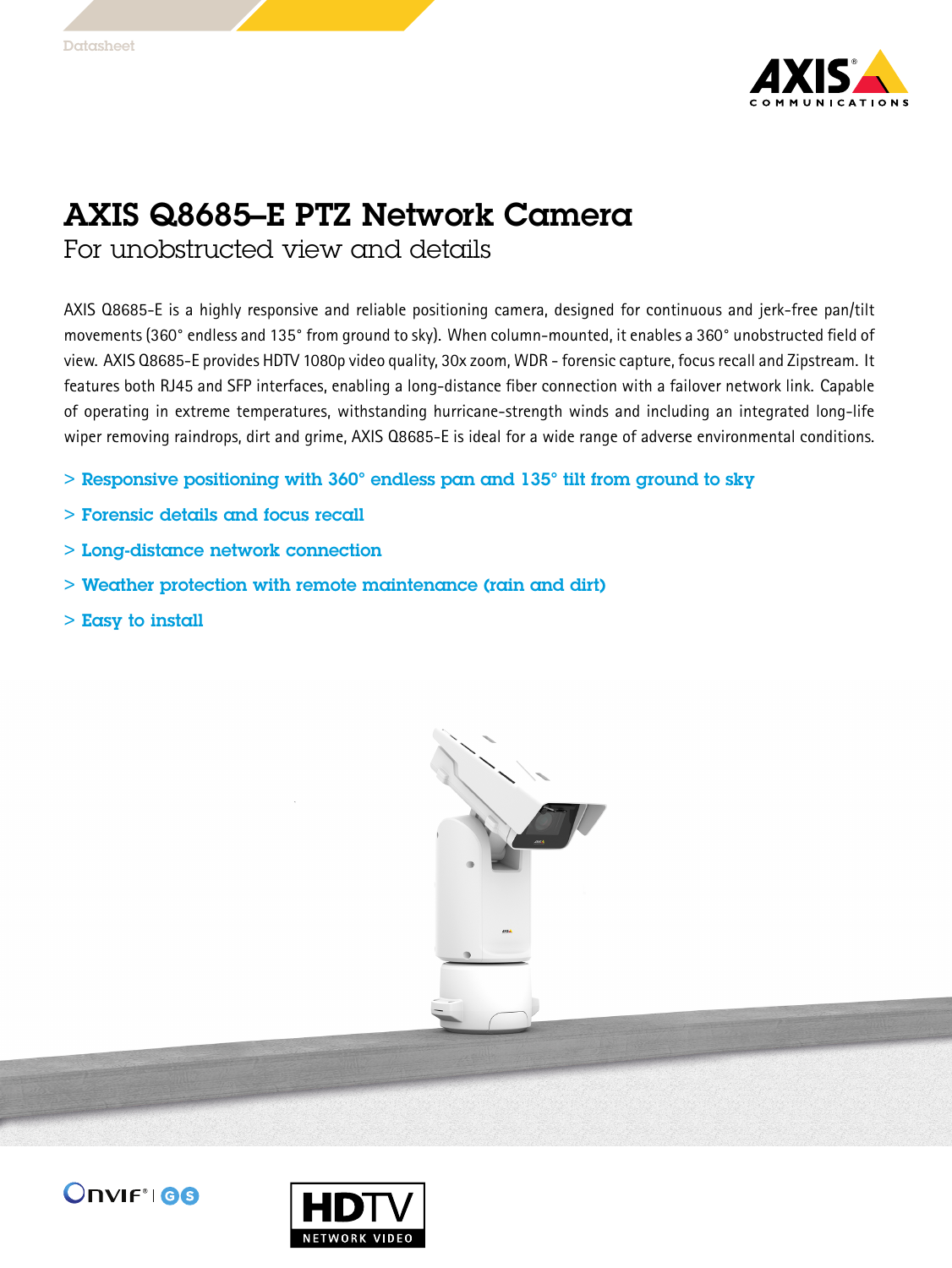## AXIS Q8685–E PTZ Network Camera

| <b>Models</b>                           | AXIS Q8685-E 20-28 V AC/DC                                                                                                                                                                                                                                                                                                                                                                                                                                                                                                                 |
|-----------------------------------------|--------------------------------------------------------------------------------------------------------------------------------------------------------------------------------------------------------------------------------------------------------------------------------------------------------------------------------------------------------------------------------------------------------------------------------------------------------------------------------------------------------------------------------------------|
| Camera                                  |                                                                                                                                                                                                                                                                                                                                                                                                                                                                                                                                            |
| Image sensor                            | 1/2.8" progressive scan CMOS                                                                                                                                                                                                                                                                                                                                                                                                                                                                                                               |
| Lens                                    | Varifocal, 4.3-129 mm, F1.6-4.7<br>Horizontal field of view: 65.6°-2.0°<br>Vertical field of view: 39.0°-1.2°<br>Autofocus, auto-iris                                                                                                                                                                                                                                                                                                                                                                                                      |
| Day and night                           | Automatically removable infrared-cut filter in night mode                                                                                                                                                                                                                                                                                                                                                                                                                                                                                  |
| Minimum<br>illumination                 | Color: 0.2 lux at 30 IRE F1.6<br><b>B/W:</b> 0.01 lux at 30 IRE F1.6<br>Color: 0.25 lux at 50 IRE F1.6<br>B/W: 0.02 lux at 50 IRE F1.6                                                                                                                                                                                                                                                                                                                                                                                                     |
| <b>Shutter time</b>                     | 1/66500 to 2 s                                                                                                                                                                                                                                                                                                                                                                                                                                                                                                                             |
| Pan/Tilt/Zoom                           | Pan: 360° endless, 0.05°/s to 120°/s<br>Tilt (default): $-90^\circ$ to $+45^\circ$ ,<br>Tilt (inverted $a)$ : -45° to +90°<br>Tilt speed: $0.05^{\circ}/s$ to $60^{\circ}/s$<br>Jerk-free movements at low speed: $\pm$ 0.01°/s (at 0.05°/s)<br>Zoom: 30x optical zoom, 12x digital zoom, total 360x zoom<br>Preset accuracy: 0.05°<br>256 preset positions, guard tour, control queue, on-screen<br>directional indicator, focus window, speed zoom, focus recall,<br>de-icing control <sup>b</sup> , dynamic load balancing <sup>c</sup> |
| Video                                   |                                                                                                                                                                                                                                                                                                                                                                                                                                                                                                                                            |
| Video<br>compression                    | H.264 (MPEG-4 Part 10/AVC), Baseline, Main and High Profiles<br>Motion JPEG                                                                                                                                                                                                                                                                                                                                                                                                                                                                |
| Resolution                              | 1920x1080 (HDTV 1080p) to 320x180                                                                                                                                                                                                                                                                                                                                                                                                                                                                                                          |
| Frame rate                              | Up to 25/30 fps (50/60 Hz) in 1080p<br>Up to 50/60 fps (50/60 Hz) in 720p                                                                                                                                                                                                                                                                                                                                                                                                                                                                  |
| Video streaming                         | Multiple, individually configurable streams in H.264 and<br>Motion JPEG<br>Axis Zipstream technology in H.264<br>Controllable frame rate and bandwidth<br>VBR/MBR H.264                                                                                                                                                                                                                                                                                                                                                                    |
| Image settings                          | Compression, color, brightness, sharpness, contrast, local<br>contrast, white balance, exposure control, exposure zones,<br>WDR - forensic capture (up to 120 dB), automatic backlight<br>compensation, fine tuning of low-light behavior, manual shutter<br>time, text and image overlay, 20 individual 3D privacy masks,<br>image freeze on PTZ, electronic image stabilization                                                                                                                                                          |
| <b>Network</b>                          |                                                                                                                                                                                                                                                                                                                                                                                                                                                                                                                                            |
| Security                                | Password protection, IP address filtering, HTTPS <sup>d</sup> encryption,<br>network failover mode <sup>t</sup> , IEEE 802.1X <sup>d</sup> network access control,<br>digest authentication, user access log, centralized certificate<br>management                                                                                                                                                                                                                                                                                        |
| Supported<br>protocols                  | IPv4/v6, HTTP, HTTPS <sup>d</sup> , SSL/TLS <sup>d</sup> , QoS Layer 3 DiffServ, FTP, SFTP,<br>CIFS/SMB, SMTP, Bonjour, UPnP™, SNMP v1/v2c/v3 (MIB-II),<br>DNS, DynDNS, NTCIP, NTP, RTSP, RTP, TCP, UDP, IGMP, RTCP, ICMP,<br>DHCP, ARP, SOCKS, SSH, Axis APTP A                                                                                                                                                                                                                                                                           |
| <b>System integration</b>               |                                                                                                                                                                                                                                                                                                                                                                                                                                                                                                                                            |
| Application<br>Programming<br>Interface | Open API for software integration, including VAPIX <sup>®</sup><br>and AXIS Camera Application Platform, specifications at<br>www.axis.com<br>ONVIF <sup>®</sup> Profile S and ONVIF <sup>®</sup> Profile G, specification at<br>www.onvif.org                                                                                                                                                                                                                                                                                             |
| Analytics                               | Included<br>AXIS Video Motion Detection, Shock Detection, Advanced<br>Gatekeeper<br>Supported<br>AXIS Cross Line Detection<br>Support for AXIS Camera Application Platform enabling<br>installation of third-party applications, see www.axis.com/acap                                                                                                                                                                                                                                                                                     |
| Event triggers                          | Detectors: live stream accessed, video motion detection, shock<br>detection, day/night mode<br>Hardware: network, temperature<br>Input signal: digital input, manual trigger, virtual inputs<br>PTZ: autotracking, moving, preset reached, ready<br>Storage: disruption, recording<br>System: system ready                                                                                                                                                                                                                                 |

|                               | Time: recurrence, use schedule                                                                                                                                                                                                                                                                                                                                                           |
|-------------------------------|------------------------------------------------------------------------------------------------------------------------------------------------------------------------------------------------------------------------------------------------------------------------------------------------------------------------------------------------------------------------------------------|
| <b>Event actions</b>          | Day/night mode, overlay text, video recording to edge storage,<br>pre- and post-alarm video buffering, external output activation,<br>send SNMP trap, illumination, WDR mode, wiper sequence,<br>washer sequence<br>PTZ control: preset position, quard tour, autotracking<br>File upload: FTP, HTTP, HTTPS, SFTP, network share, email<br>Notification: HTTP, HTTPS, TCP, email         |
| Data streaming                | Event data                                                                                                                                                                                                                                                                                                                                                                               |
| Built-in<br>installation aids | Pixel counter                                                                                                                                                                                                                                                                                                                                                                            |
| General                       |                                                                                                                                                                                                                                                                                                                                                                                          |
| Casing                        | IP66-, and NEMA 4X-rated powder coated aluminum<br>Color: white NCS S 1002-B<br>Front window: tempered glass with anti-reflective coating<br>Long-life silicone wiper<br>Sunshield: high-impact UV-stabilized thermoplastic                                                                                                                                                              |
| Sustainability                | PVC free                                                                                                                                                                                                                                                                                                                                                                                 |
| Memory                        | 512 MB RAM, 256 MB Flash                                                                                                                                                                                                                                                                                                                                                                 |
| Power                         | 20-28 V AC/DC<br>Typical: 16 W<br>Max: 204 W<br>Power loss recovery <sup>e</sup><br>TVS 2 kV surge protection<br>I/O connector<br>Output voltage: 12 V DC<br>Max load: 50 mA                                                                                                                                                                                                             |
| <b>Connectors</b>             | SFP slot (SFP module not included) <sup>†</sup><br>RJ45 10BASE-T/100BASE-TX network connector <sup>f</sup><br>Power connector<br>I/O connector: 6-pin terminal block with 4 configurable<br>inputs/outputs                                                                                                                                                                               |
| Storage                       | Support for SD/SDHC/SDXC card<br>Support for SD card encryption<br>Support for recording to network-attached storage (NAS)<br>For SD card and NAS recommendations see www.gxis.com                                                                                                                                                                                                       |
| Operating<br>conditions       | Normal: -50 °C to 55 °C (-58 °F to 131 °F)<br>Maximum (intermittent): 65 °C (149 °F)<br>Arctic Temperature Control: start-up at -40 °C (-40 °F)<br>Humidity 10-100% RH (condensing)<br>Wind load when PTZ operational<br>47 m/s (106 mph), without sunshield $> 60$ m/s (135 mph) <sup>g</sup><br>Maximum effective projected area (EPA): $0.119 \text{ m}^2$                            |
| <b>Storage</b><br>conditions  | -40 °C to 70 °C (-40 °F to 158 °F)                                                                                                                                                                                                                                                                                                                                                       |
| <b>Approvals</b>              | <b>EMC</b><br>EN 55032 Class A, EN 55024, EN 61000-6-1, EN 61000-6-2,<br>FCC Part 15 Subpart B Class A, VCCI Class A ITE, ICES-003 Class A,<br>RCM AS/NZS CISPR 32 Class A, EN 50121-4, IEC 62236-4<br>Safety<br>IEC/EN/UL 62368-1, IEC/EN/UL 60950-22<br>Environment<br>IEC/EN 60529 IP66, IEC 62262 IK10 <sup>h</sup> , NEMA 250 Type 4x,<br>ISO 4892-2, IEC 60068-2-6, IEC 60068-2-27 |
| <b>Dimensions</b>             | 229 x 411 x 580 mm (9 x 16 x 23 in)<br>Maximum height with 45° tilt upwards: 680 mm (27 in)<br>Maximum width/depth with 360° pan clearance: 633 mm (25 in)                                                                                                                                                                                                                               |
| Weight                        | 14 kg (31 lb)                                                                                                                                                                                                                                                                                                                                                                            |
| Included<br>accessories       | Installation Guide<br>Windows decoder 1-user license<br>Power connector, I/O connector<br>Torx <sup>®</sup> bits T20 and T30                                                                                                                                                                                                                                                             |
| Optional<br>accessories       | AXIS T94J01A Wall Mount<br>AXIS T94N01G Pole Mount<br>AXIS T95A64 Corner Bracket<br>AXIS Washer Kit B<br>AXIS Cable 24 V DC/24-240 V AC 22 m <sup>1</sup><br>AXIS T8611 SFP Module LC.LX<br>AXIS T8612 SFP Module LC.SX<br>AXIS T8613 SFP Module 1000BASE-T<br>AXIS T99 Illuminator Bracket Kit A<br>Power supply DIN PS24 480 W                                                         |